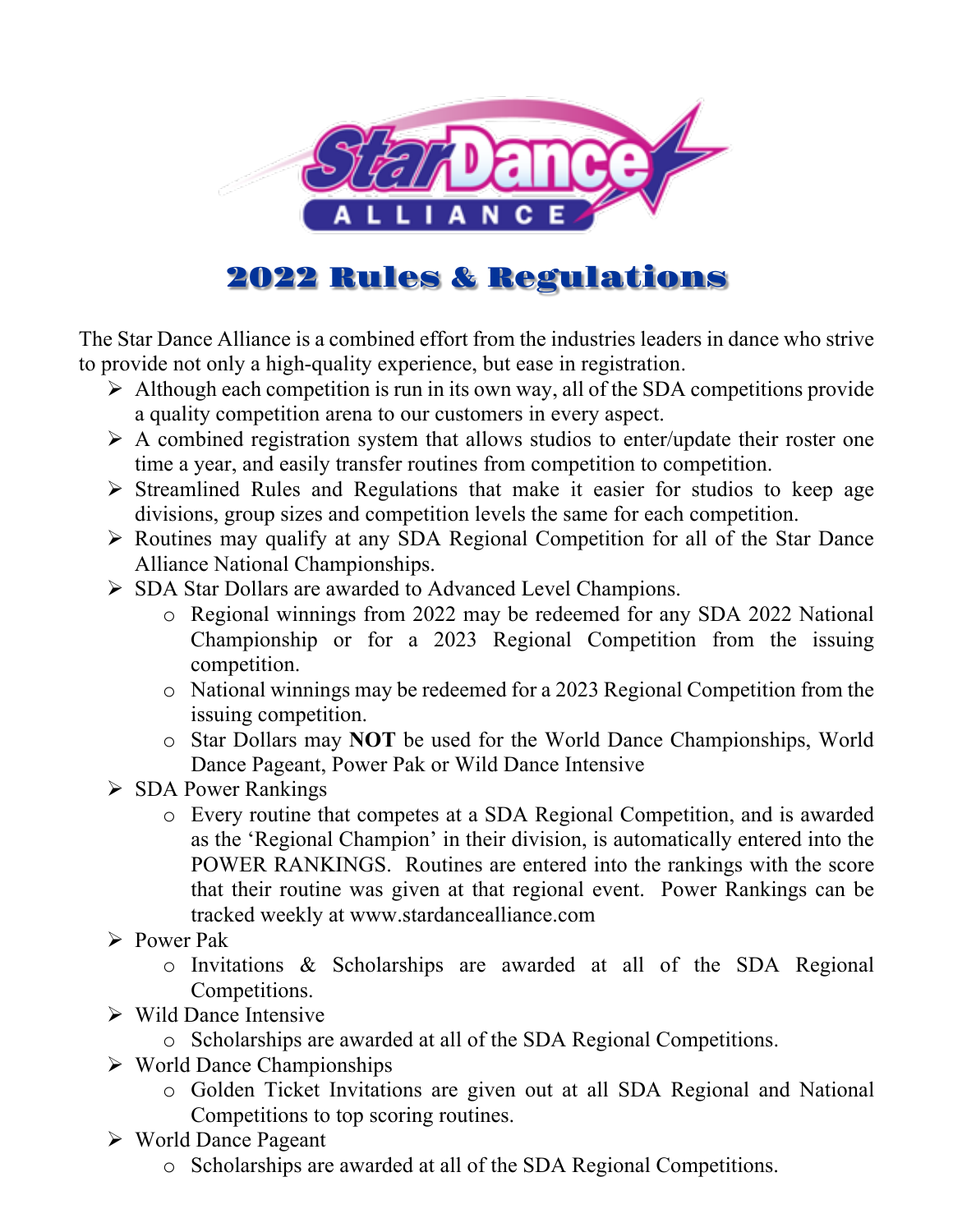## **GENERAL RULES**

- PHOTOGRAPHY & VIDEO RECORDING IS STRICTLY PROHIBITED. Failure to abide by this rule can result in Disqualification for the studio. If anyone is found photographing or video recording in the competition auditorium, we reserve the right to delete the video footage. Teachers… it is your responsibility to inform your contestants and parents of this rule.
- NO SMOKING is permitted in any of our venues.
- If a dancer would like to compete at an event with two separate studios, that dancer must have written permission from BOTH studios prior to the event.
- No dancer may compete as an independent entry if their studio is registered.
- All dance divisions are permitted to have up to 25% acro/gymnastics tricks in them. *NOTE: The Cheer & Character divisions may contain up to 50% acro/gymnastics.*
- Special stage or house lighting will NOT be provided or changed by the SDA for any performance.
- Singing is permitted in the Song & Dance, Vocal and Grand Line categories ONLY. We will have two handheld/wireless microphones at each venue. We do not allow any additional equipment to be hooked into the sound system, therefore, no personal microphones, headsets, etc. will be permitted.
- A panel of well-qualified judges will score contestants. All decisions of the judges are final.
- By registering for a Star Dance Alliance event, all contestants grant permission to the Star Dance Alliance to use their photographs and/or videos for promotional reasons. In addition, the Star Dance Alliance reserves the right to communicate with you using the email provided in the registration system.
- By entering your email address, you hereby agree to join the Star Dance Alliance mailing list.
- Sportsmanlike behavior is expected from all contestants, teachers and families at all times. Failure to display proper decorum could result in immediate disqualification. This includes attempting to recruit students from other studios to attend yours at one of our events.
- The Star Dance Alliance and the hosting venue are not responsible for personal injury or property loss.
- Please note that every venue is unique and has its own set of rules concerning outside food  $\&$ beverage, use of helium balloons, etc.

### **PROPS**

- Props must be loaded in and out of the venue on the same day they are used. Storing props in the wings or backstage is not permitted.
- All props must be fire-proofed.
- Props must be set up and removed from the stage in a reasonable time frame.
- Props must be labeled with the studio name for identification purposes backstage.
- No dangerous props may be used on stage (such as fire, swords or knives). Live animals are also prohibited on stage.
- Please alert the backstage manager of any props that will be used before your performance time.

### **PROTESTS**

A protest may only be initiated by a Studio Director/Teacher. It must be signed and submitted in writing to the director of the show within **30 minutes** of the incident involved. Protests may not be submitted after an awards ceremony.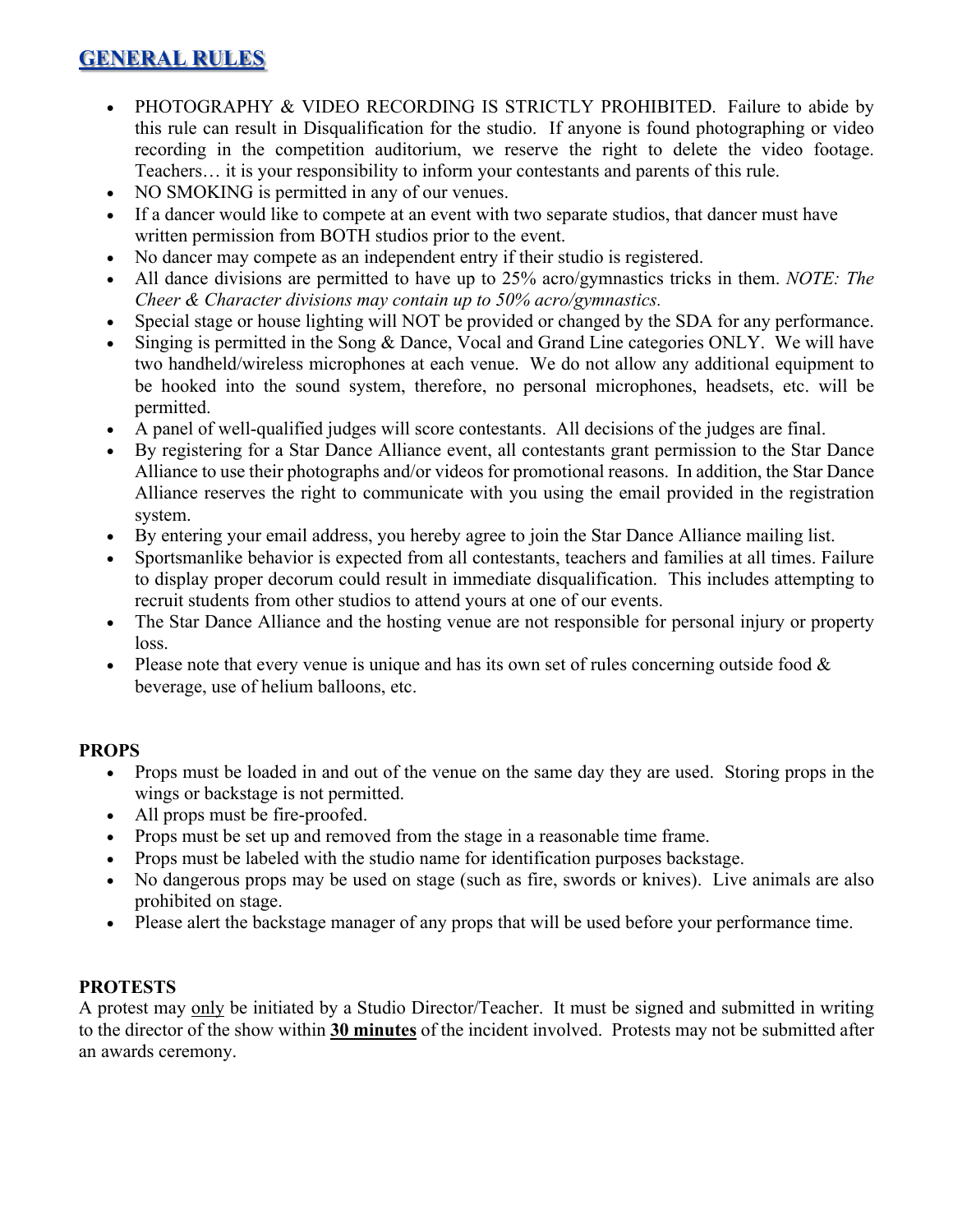## **MUSIC**

Any music which contains profanity or racial slurs will result in a **SCORE DEDUCTION**. *Note: If you are questioning if your music is ok, please send us your music in advance and we will check it.* 

Contestants are required to provide their own music that must be recorded at the proper speed

- UPLOAD Music can be uploaded though our registration system, and must be done at least 7 days prior to the competition.
- CD'S There must be only ONE routine per CD. A back up of all music must be accessible in the event that it is needed. CD's must be labeled with the routine name, number and studio name.
- IPODS These will ONLY be accepted if it is clearly labeled with the studio name, address and phone #. Each routine must be it's own separate playlist. The playlist must be labeled with the entry number (four digits) and routine title in the following format: "0384- Party in the USA". It is also important to make sure that the repeat function is not enabled. The device MUST be fully charged, and it is the responsibility of the studio to provide a charger. This example is clearly labeled as entry number 384, Party in the USA.
- FLASH DRIVES These must be labeled with the studio name. Each routine must be labeled with the entry number and routine title in the following format: "384 – Party in the USA".

## **REGISTRATION**

- Entries will be processed on a first-come, first-served basis and will be limited to the amount of performance time available.
- All entries MUST be PAID IN FULL before they will be processed
- Payments must be made by Credit Card or E-Check. NO CERTIFIED CHECKS, PERSONAL CHECKS, or MONEY ORDERS will be accepted.
- NO PHONE, FAXED or MAILED entries will be accepted.
- All entries must include the correct names and ages of all contestants.
- The name of a routine may NOT be the same name as the dance studio.
- Be certain that you are entering your performers in the CORRECT PERFORMANCE LEVEL when inputting your registration data. This WILL NOT be able to be changed after the schedule is completed.
- After payment is made, you will receive a summary via email of all routines registered. It is imperative that you review this information including birth date and age division, and reply IMMEDIATELY with any corrections.
- We reserve the right to add additional competition days/times, if deemed necessary, and also reserves the right to move the competition location if it becomes necessary due to circumstances beyond its control.
- We also reserve the right to limit solos to two (2) per dancer, depending on venue capability and space.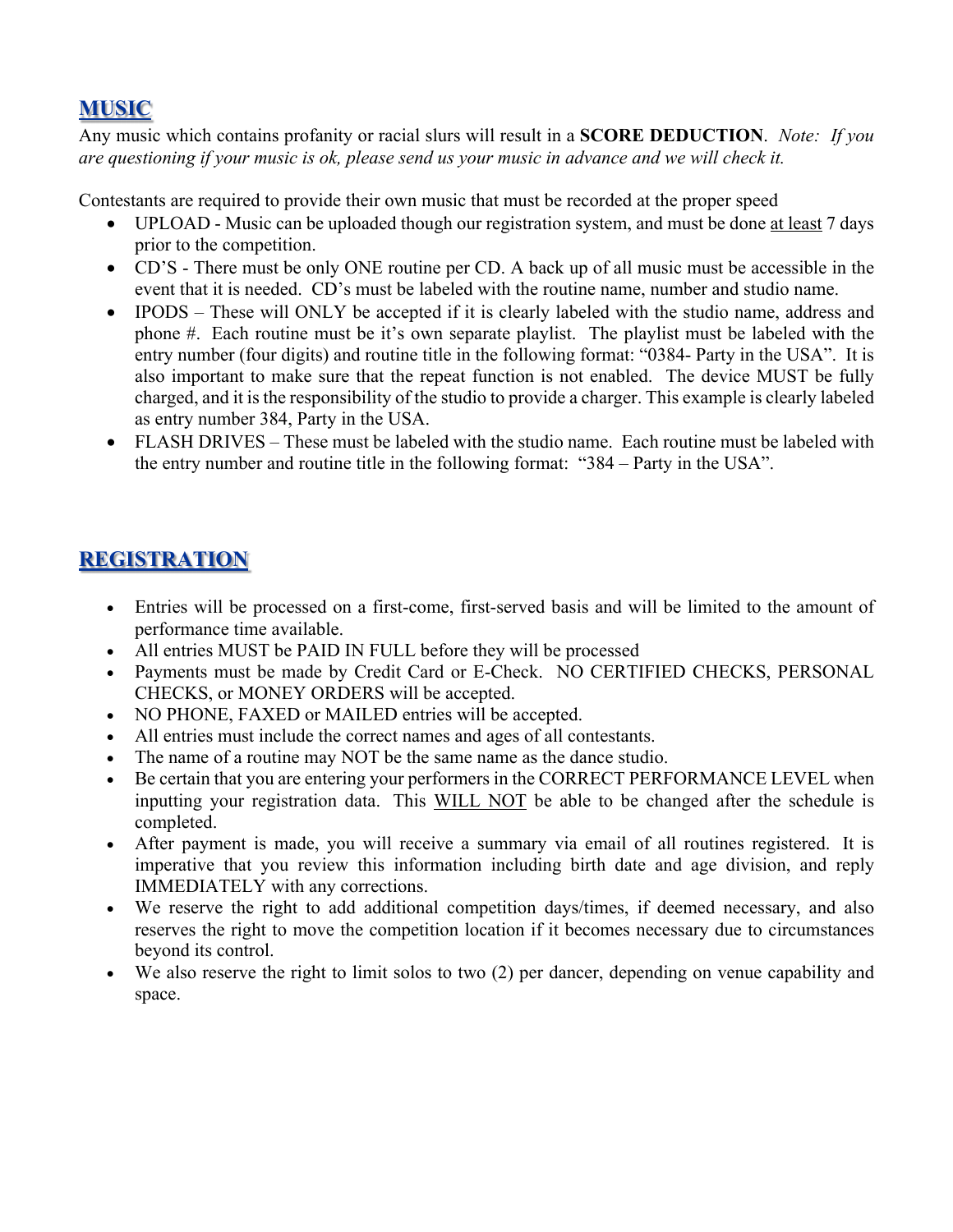## **TIME SCHEDULE**

A time schedule will be e-mailed (provided that an email address was clearly provided on your registration) no later than seven (7) days before the competition date to all entrants. There is NO general format. Every regional schedule is based solely on the breakdown of entries by solos, duet/trios, groups and lines in each age division for that particular city. This breakdown is not available until all of the entries have been processed. At that time, a schedule will be set to best accommodate the entrants at that competition. No time requests will be accepted.

ALL ENTRIES MUST COMPETE ON THE DAY AND TIME ASSIGNED. We understand that there are sometimes unforeseen events that can arise. Any entry, which is not able to compete at their assigned day and time, may request an alteration to the routine's performance time. If this is approved, this routine may be permitted to compete for AJUDICATION ONLY and may not be eligible for high score awards. Any change in competition days and/or times is at the sole discretion of the Director and will be determined by the time allowance at each Regional Competition.

The number in which each routine is assigned is for reference and identification purposes. Routines will perform in numerical order. If the backstage manager sees potential delays due to costume changes, you may be asked to compete out of sequence in order. Please be prepared to compete when we call your number, even though it may be a few numbers earlier than you anticipated.

**Performers MUST be checked in with the Backstage Manager 1 HOUR prior to their scheduled performance time. Failure to do so may result in your routine being disqualified.** 

*\*\*NOTE\*\** If you determine that you do not have enough time between numbers to change costumes, it is imperative that you advise the backstage manager. If the backstage manager has not been notified of any problem, and you are not ready to compete when called, your routine may be disqualified.

## **GENERAL DIVISIONS / TIME LIMITS**

**IMPORTANT: Any person who is actively participating in a routine for ANY amount of time is counted as a performer and must be registered as such. This includes any person who can be seen by the judges for any amount of time, and any person who may be in a costume that covers their face. Solo – (1) Performer**

## *Time Limit - 2:45 minutes*

*Fashion Modeling & Compulsory Time Limit – 1:30 minutes*

- **Solos MUST compete in the competition level in which the dancer is registered originally on the studio's roster**. *(The only exception is Compulsory, Fashion Modeling & Vocal Solos, which must compete in the Advanced Level).*
- Advanced and Intermediate Soloists are limited to entering a maximum of three (3) solo performance categories and may not compete against themselves in any category. *(Soloists may compete in the Compulsory, Fashion Modeling and Vocal Category in addition to the dance categories).*
- A contestant cannot place more than once for high score in the Solo division.
- We reserve the right to limit solos to two (2) per dancer, depending on the venue capability and space.

### **Duet/Trio - 2-3 Performers**

*Time Limit - 2:45 minutes*

• *No Duet/Trio may compete against themselves in the same performance category with the same performers. There must be a 50% difference in performers to be in the same age group of the same category.*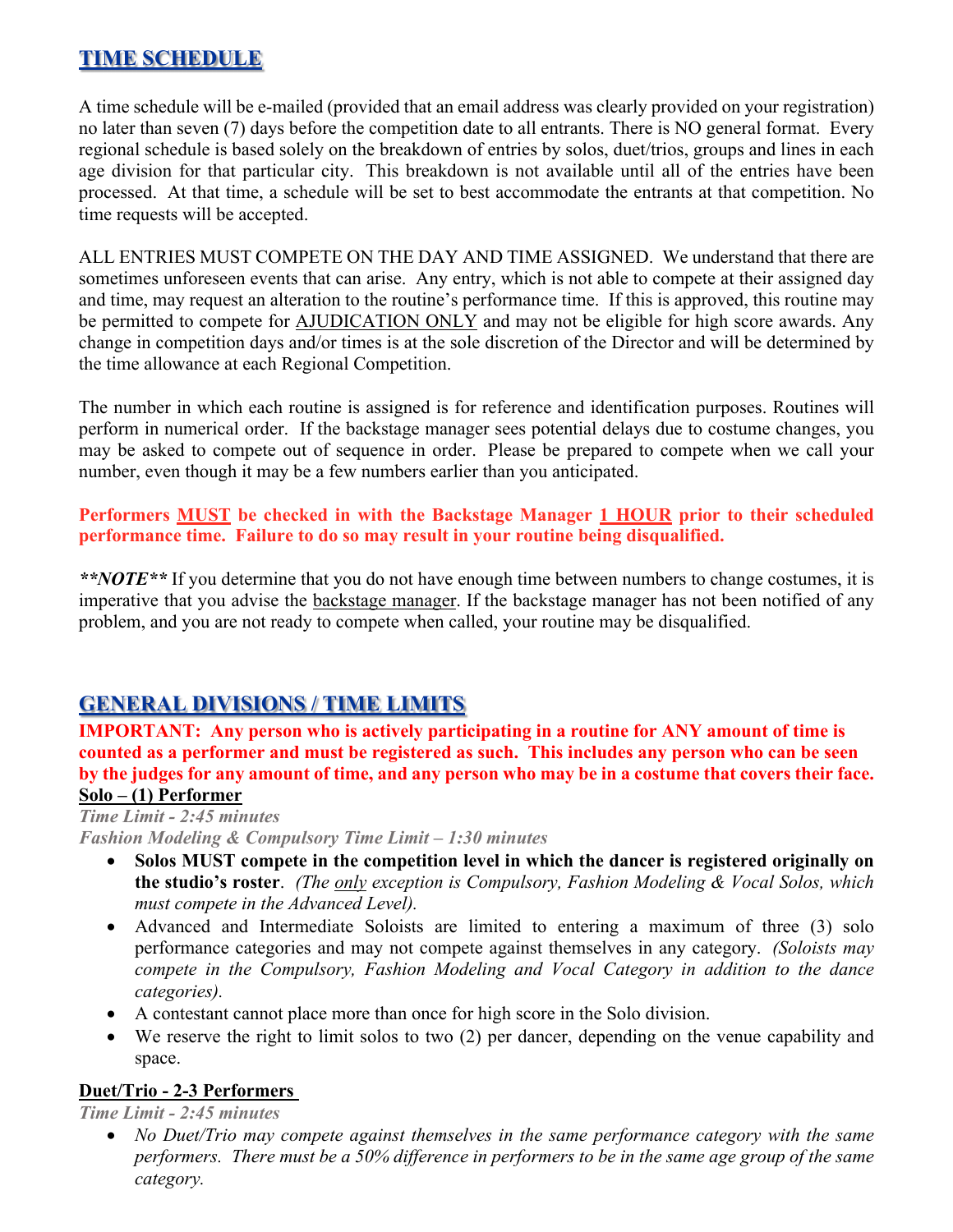### **Small Group – 4-9 Performers**

*Time Limit - 3:00 minutes*

### **Large Group – 10-19 Performers**

*Time Limit - 4:00 minutes*

### **Line - 20 or more Performers**

*Time Limit - 4:30 minutes*

*\*A Maximum of 6:00 minutes extended time may be purchased. Any line over 6 minutes MUST be entered in the Grand Line Division.* 

### **Grand Line – 20 or more Performers**

*Time Limit – 7:00 minutes*

- Grand Lines compete in the *ADVANCED LEVEL ONLY*, and have NO specific performance category (*Jazz, Tap, Lyrical, etc*.).
- Average age will determine the age at which this routine competes, however, Grand Lines with performers age 20 & over must compete in the 12 & Over division*.*

At any Regional competition, if any act drops below the minimum number of performers required in the group they registered for, the act will be adjudicated, however, the act will not be eligible for High Score Awards. *EXAMPLE*: A group of 10 performers registered as a Large Group... if 1 performer is unable to perform, this will then drop the number in the group to 9. They can still be judged as a Large Group, so that all 10 can attend Championships, but they will not be eligible for the High Score Awards. If this routine changes to a Small Group, then they will be eligible for High Scores and will qualify for Nationals as a Small Group.

**EXTENDED TIMES:** Solos, Duet/Trios, Groups & Lines may purchase an extended time of 30 seconds at \$3/per performer. Grand Lines may purchase an extended time of 2 minutes at \$3/performer. To register for extended time, please check the box on the routine that indicates "Request Extended Time" on your online studio account. **Note:** Routines that are over the time limit will result in automatic point deduction of one point or a fraction thereof for every 5 seconds of overtime if extended time has not been registered for that routine.

**Note:** Routines that are over the time limit will result in automatic point deduction of one point or a fraction thereof for every 5 seconds of overtime if extended time has not been registered for that routine.

## **AGE DIVISIONS**

*AGES ARE DETERMINED BASED ON THE DANCERS AGE ON DECEMBER 31ST, 2021.*

DIVISIONS: 4 & Under; 5-6 Yrs; 7-8 yrs; 9-11yrs; 12-14 yrs; 15-16 yrs; 17-19 yrs; 20-29 yrs; 30-39 yrs; 40-49 yrs; 50 yrs and over. NOTE: JAZZ, TAP, LYRICAL, CONTEMPORARY AND OPEN CATEGORY CONTESTANTS WILL ENTER THE FOLLOWING SINGLE AGE DIVISIONS: 5, 6, 7, 8, 9, 10, 11, 12, 13, 14, 15, 16, 17, 18, 19.

DETERMINING AGE DIVISION: Duets/Trios, Groups and Lines will compete at the average age division determined by averaging the age of all members of the group. Do not use decimals or round up. Example: If the average comes to 11.8, they will compete in the 11-year old age division.

ADULT AGE DIVISION: Any routine with a performer 20 years or older will compete in the Adult Division (*with the exception of the 12 & Over Grand Line Division*). All adult performers MUST compete in the Advanced performance level and are not eligible for High Score Awards. If enough routines are entered in the Adult Category, a special High Score Award may be awarded at that regional. Adult dancers may include Teachers, Professionals, Parents, etc.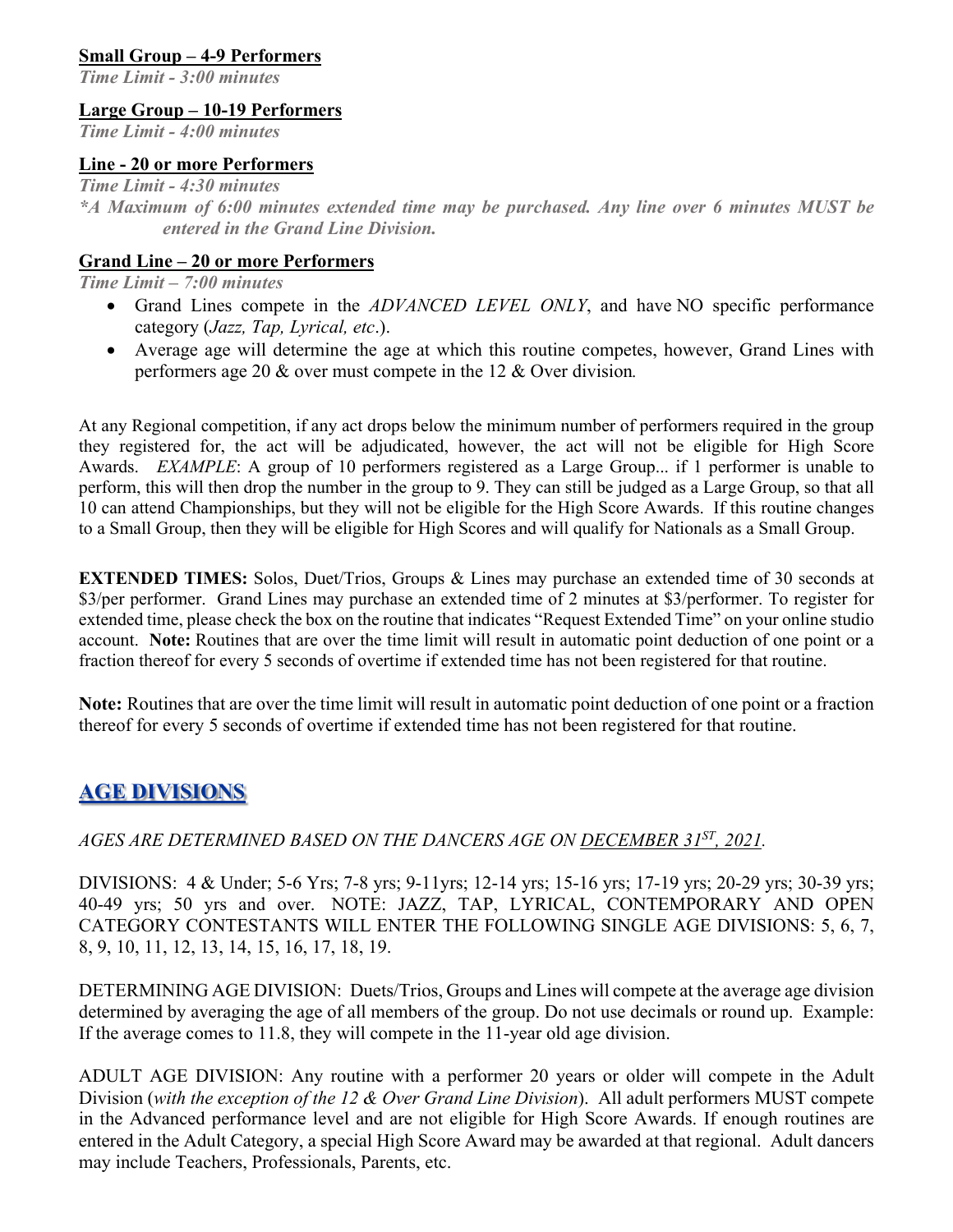PROOF OF AGE: All performers are required to have proof of ages on hand at every SDA competition. Failure to provide a birth certificate or drivers license if an age division is challenged will result in disqualification of that routine.

HIGH SCORE AGE DIVISIONS: High Score Awards will be given out in the Petite (8 & Under), Junior  $(9-11)$ , Teen  $(12-14)$  and Senior  $(15-19)$  age divisions.

**\*AGE BUMP RULE** – The oldest performer in a duet/trio, small group, large group or line may only compete (1) age division lower than his/her age. Example: A routine with a 15 year old performer may only compete in the Teen (age 12-14) or Senior (age 15-19) divisions regardless of the average age. *A 15 year old performer may never compete in the Petite (8 & Under) or Junior (9-11) age division.*

*GRAND LINES – The oldest performer in an 11 & Under Grand Line may not be more than 19 years of age.*

## **COMPETITION LEVELS**

Studios are required to assign a competition level for EACH performer when they are entering their roster in the registration system. Please be certain that you are entering your performers in the CORRECT PERFORMANCE LEVEL. *NOTE: DANCERS MAY ONLY BE REGISTERED AT ONE LEVEL…Any dancer found to be registered in more than one level may be disqualified.*

Dancer's levels WILL NOT be able to be changed once entered.

SOLOS and DUET/TRIOS MUST COMPETE AT THE LEVEL IN WHICH THEY ARE REGISTERED ON YOUR ROSTER.

**\*\*IMPORTANT\*\* - It is at the judges discretion to move any routine that they feel is placed in a level below their ability to the level in which they feel is necessary. All judges decisions are FINAL. If the judges determine that a routine should be moved to a different level, and that level has already competed, the routine will then be eligible for adjudication only.**

**ANY ROUTINE THAT IS BUMPED TO A HIGHER COMPETITION LEVEL AT ANY SDA COMPETITION FOR ANY REASON WILL REMAIN IN THAT HIGHER LEVEL FOR THE REMAINDER OF THE SEASON THROUGHOUT ALL STAR DANCE ALLIANCE COMPETITIONS.** 

### **LEVEL ASSIGNMENT GUIDELINES**

The following **guidelines** are suggestions to be used in determining the appropriate level placement of each competitor. Because no competition can possibly know how many hours a child dances or for how many years they have danced, it is left to the teachers own sound judgement when entering level placement for their students.

**ADVANCED Level:** This competition level is for *top-level competitive* dancers who perform at an advanced technical level. All entries will be adjudicated, and will receive High Score Awards. *\*\*\*This is the ONLY level that is eligible to compete for Title and receive Prize Monies. In addition, only advanced dancers are eligible to receive the Highest Level Adjudication.*

**INTERMEDIATE Level:** This competition level is for the *intermediate or 'on the rise'* dancers, and is recommended for dancers who have had approximately 2-5 years experience. Entries will be adjudicated, and will receive High Score Awards within this level.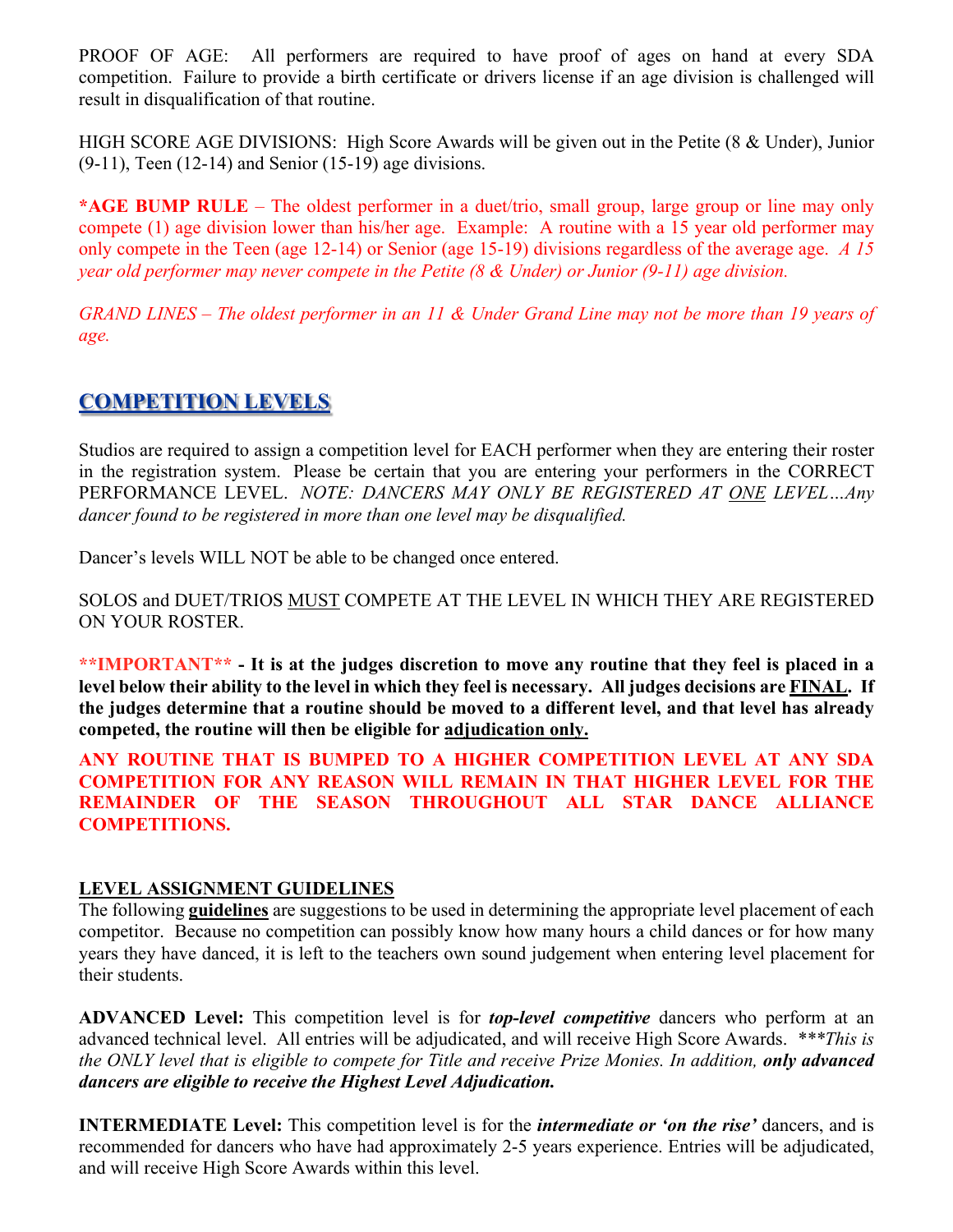**NOVICE Level:** This competition level division is for *beginning* dancers who have little or no experience competing. Dancers may only be considered 'novice' dancers for a **maximum of 3 years**.. Entries will be adjudicated, and will receive High Score Awards within this level.

**Small Groups and Duet/Trios** - The highest level of dancer in a routine will determine the level of the routine. *Example: One Advanced Dancer and 8 Intermediate Dancers will determine the routine to be in the Advanced Level. One Intermediate Level dancer and 8 novice dancers will determine the routine to be in the Intermediate Level.*

**Large Groups and Lines** - No more than 1/3 of the dancers in a routine may be a higher performance level than the level that the routine is entered. *Example: If a routine has 12 dancers - 4 advanced, 4 intermediate & 4 novice, the routine will be placed in the 'advanced' level because 1/3 or more of the dancers are advanced.* 

## **IMPORTANT NOTES ON COMPETITION LEVELS** –

\*No dancer that is registered in the 'advanced' level will be permitted to dance in ANY 'novice' level routine.

\*No level changes may be made at the door.

\*No Solo may be bumped to a higher competition level than the level in which the performer is entered on the 2021 studio roster.

*\**Groups/Lines may be placed in a higher competition level than the average of the participants, but never a lower level. This must be done PRIOR to the competition. Note: Any routine that is bumped to a higher level at any SDA competition will remain in that higher level for the remainder of the season throughout ALL Star Dance Alliance Competitions.

*\**Groups/Lines may be placed in a higher competition level than the average of the participants, but never a lower level. This must be done PRIOR to the competition. Note: Any routine that is bumped to a higher level at any SDA competition will remain in that higher level for the remainder of the season throughout ALL Star Dance Alliance Competitions.

## **PERFORMANCE CATEGORIES**

**Acro/Gymnastics** - A routine that contains primarily gymnastic tricks, including, but not limited to walkover, front/back limbers, handstands, headstands, cartwheels, etc. There should be a blend of gymnastics and dance together.

**Ballet** - A routine consisting of classical steps & ballet technique. Ballet shoes must be worn.

**Baton** - Routine using baton(s) and baton technique.

**Character** - A routine that portrays a character that is easily recognizable.

**Cheerleading** - A routine that has a combination of strong, sharp movements, vocal cheering and dance. May contain up to 50% acro/gymnastics.

**Clogging** - A routine which uses clogging technique.

**Compulsory** – *(Advanced Level/Solos Only)* A performance of pre-determined, specified dance techniques. (Please see details listed on next page)

**Contemporary** – A routine that combines both lyrical and modern movements.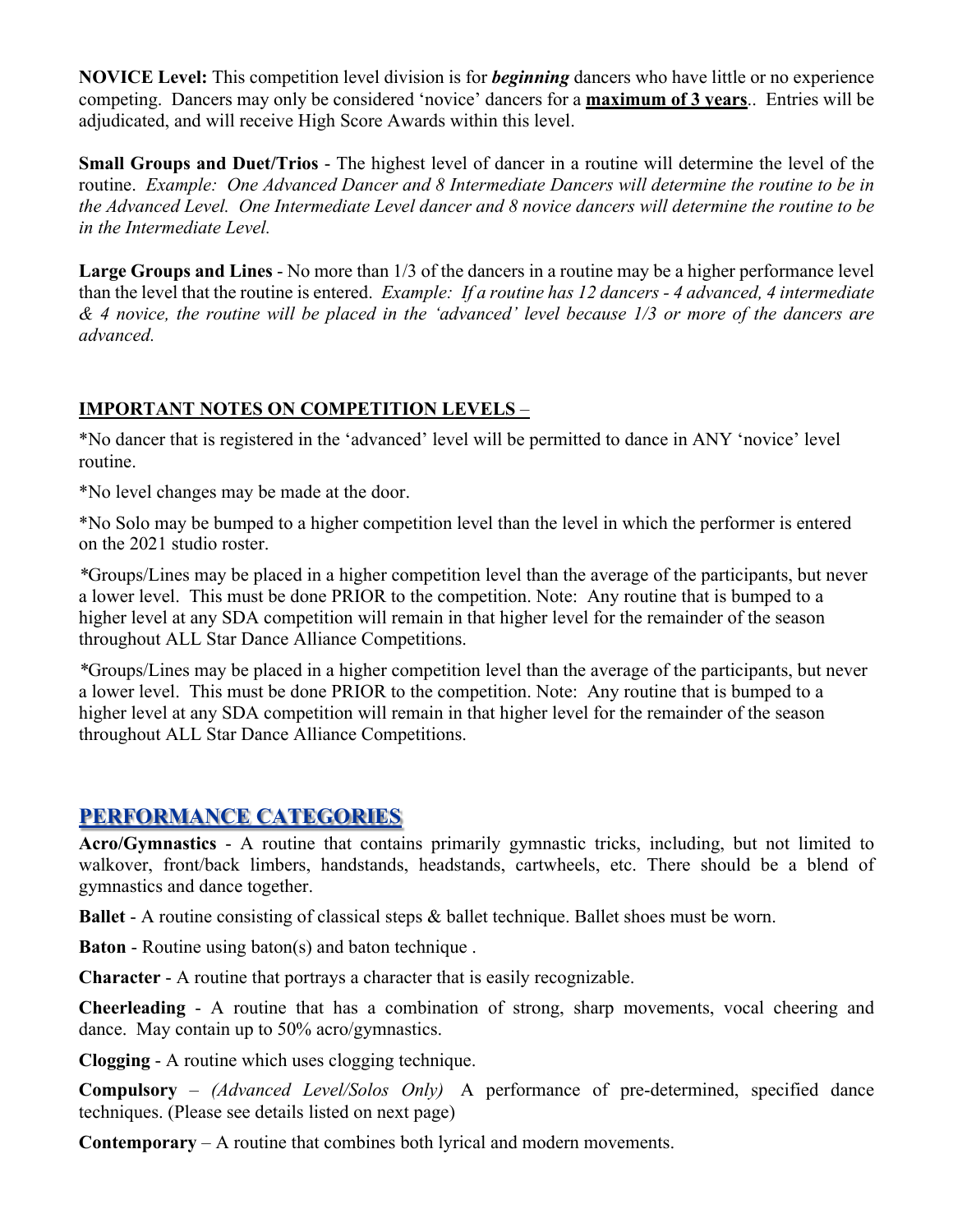**Drill Team** - A group performing military type moves with precision marching and may incorporate any type of dance.

**Fashion Modeling** – *(Advanced Level/Solos Only)* Must include Runway "T-style" Modeling Technique

- FORMAL-Any party dress or "After 5" attire.
- SPORTSWEAR- Casual skirts, pants, etc., select sport, skiing, tennis, horseback riding, etc.
- SWIMWEAR Any swimwear or swimsuit & cover-up.

**Folkloric** - Routine incorporating ethnic styles of dance such as polkas, Hawaiian, Spanish, etc.

**Hip Hop** - A dance that consists of the latest street dance style, as seen in current dance videos.

**Jazz** - A routine that utilizes jazz technique such as splits, isolation, leaps, etc.

**Lip Sync** - A routine that utilizes pantomime techniques and mimics voices on pre-recorded music.

**Lyrical** - A routine that is performed to the lyrics or mood of the music.

**Modern** - A routine containing a contemporary style of dance.

**Musical Theater** - A routine performed to the music of a Broadway musical or a movie musical.

**Open** - A routine that is a combination of any of the other categories; a routine that does not exactly fit any of the definitions of any other category. (No Vocals permitted)

**Photogenic Contest** - Contestants should submit a 5x7 or larger photograph the FIRST DAY OF COMPETITION to the registration desk. The photo must be of only one person. Photogenic contestants must be a registered competitor in that competition and may register more than one photo.

**Pointe** - A routine that consists of ballet/pointe technique. Pointe shoes must be worn.

**Pom Pon** - A routine combining dance with the use of pom pons for at least 80% of the routine.

**Production** - This category may be entered ONLY in Line division and must have a minimum of 20 performers.

**Song and Dance** – A routine that combines dancing and singing. Both genres are expected to be present in this routine. Lead vocals may not be lip synched and may have back up vocal accompaniment only. We will provide two handheld, wireless microphones. No personal/studio microphones, headsets, etc. will be permitted.

**Tap** - A routine utilizing tap technique and must be performed with tap shoes only.

**Vocal** – *(Advanced Level Only)* A performance of any type of vocal presentation. Accompaniment must be pre-recorded. (No lead vocals may be recorded; backup voices only will be permitted). We will provide two handheld, wireless microphones. No personal/studio microphones, headsets, etc. will be permitted to be hooked into the sound system.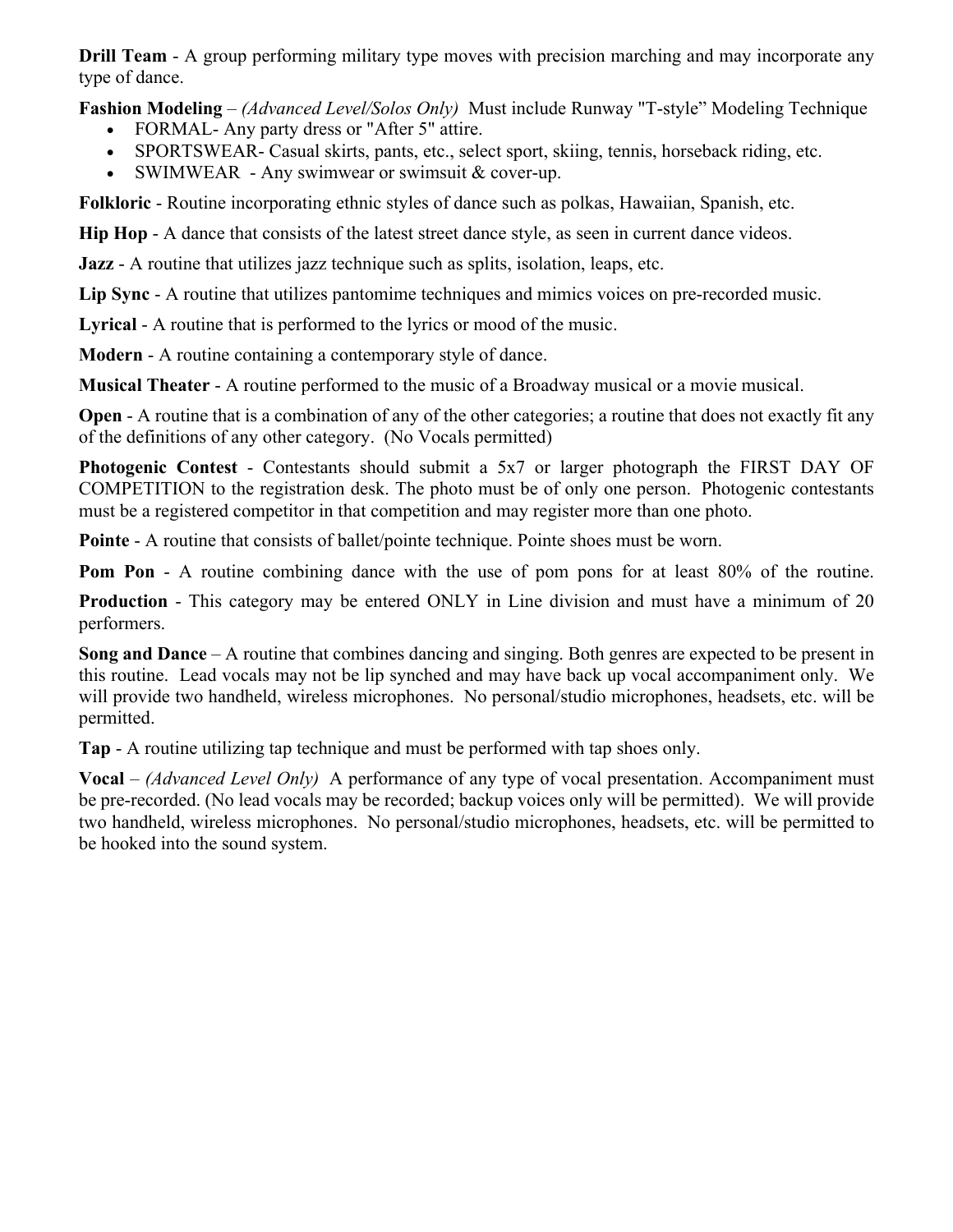### **COMPULSORY SOLO REQUIREMENTS**

This is a solo performance of specific dance techniques set forth by the list below. Dancers will be judged on the quality of execution regardless of the difficulty level. Choreography and/or transitional movements between each required technical element will not be judged, but is permitted.

Scoring Breakdown: Turns - 30 points, Control/Balance/Flexibility – 30 points, Leaps/Jumps -  $30$  points Bonus Section  $-10$  points

ATTIRE: Contestants MUST wear black, form-fitting dance apparel (NO Costumes). Hair must be pulled back away from face. No socks may be worn unless they are worn with shoes. Shoes are optional (must wear two).

MUSIC: Technical elements must be executed in time with the music of your choice (any genre may be used).

#### **REQUIREMENTS: All 4 technical elements MUST be executed in each category IN THE ORDER in which they are listed below.**

### **11 & Under Requirements:**

- 1. FLEXIBILITY/CONTROL/BALANCE
	- a. Split (any side or center)
	- b. Leg Stretch (balance holding leg in any way you choose) *ex: heel stretch or scorpion*
	- c. Grande Battement (front or side)
	- d. Extension/Dévloppé (front, side or arabesque)
- 2. TURNS
- a. Right OR Left double pirouette turned out en Dehors (outside)
- b. Piqué turn (turned out with coupé back en Dedans)
- c. 3 Chaîné turns (in relevé)
- d. Right or Left Inside Pirouette (in plié with parallel passé)
- 3. LEAPS/JUMPS *(Leaps may be executed Right OR Left)*
	- a. Échappé sauté (from  $5<sup>th</sup>$  to  $2<sup>nd</sup>$ )
	- b. Sauté arabesque
	- c. Grand Jeté (brushing front leg, straight jeté)
	- d. Saut de chat (grand jeté with front leg développé)
	- 2. BONUS SECTION (2-3 of your own technical elements to showcase)
		- Examples: Acro passes or tricks (walkovers, valdez, back handsprings, chin/chest stands) Advanced and exciting turn sections featuring multiple turns Switch leaps, Turning Jeté, Men - Double tours

### **12 & Over Requirements:**

- 1. FLEXIBILITY/CONTROL/BALANCE
	- a. Split (any side or center)
	- b. Leg Stretch (balance holding leg in any way you choose) *ex: heel stretch or scorpion*
	- c. Choose TWO of the following extensions:
		- i. Penché arabesque
		- ii. Écarté side extension
		- iii. Tilt (side extension, tilting back laterally)
		- iv. Forward layout parallel side extension with flat back in forward position
- 2. TURNS
- a. Double en Dehors (outside) Right AND Left pirouette with passé turned out (Not into fouette turns)
- b. Double inside Pirouette en Dedans turned out with high passé
- c. Attitude turn (front or back attitude) Can be piqué attitude turn or plié relevé en Dehors, en Dedans
- d. Females (4) fouetté turns / Males (4) turns in second (Pirouettes into our out of fouette turns do not count as double pirouettes en Dehors as stated above)
- 3. LEAPS/JUMPS *(Leaps may be executed Right OR Left)*
	- a. Sauté arabesque
	- b. Grand Jeté (brushing front leg, straight jeté)
	- c. Saut de chat (développé, passé to straight front leg grand jeté)
	- d. Leap in 2nd or Side jeté (développé or brush straight leg)
	- 2. BONUS SECTION (2-3 of your own technical elements to showcase)
		- Examples: Acro passes or tricks (walkovers, valdez, back handsprings, chin/chest stands)
			- Advanced and exciting turn sections featuring multiple turns
				- Switch leaps, Turning Jeté, Men Double tours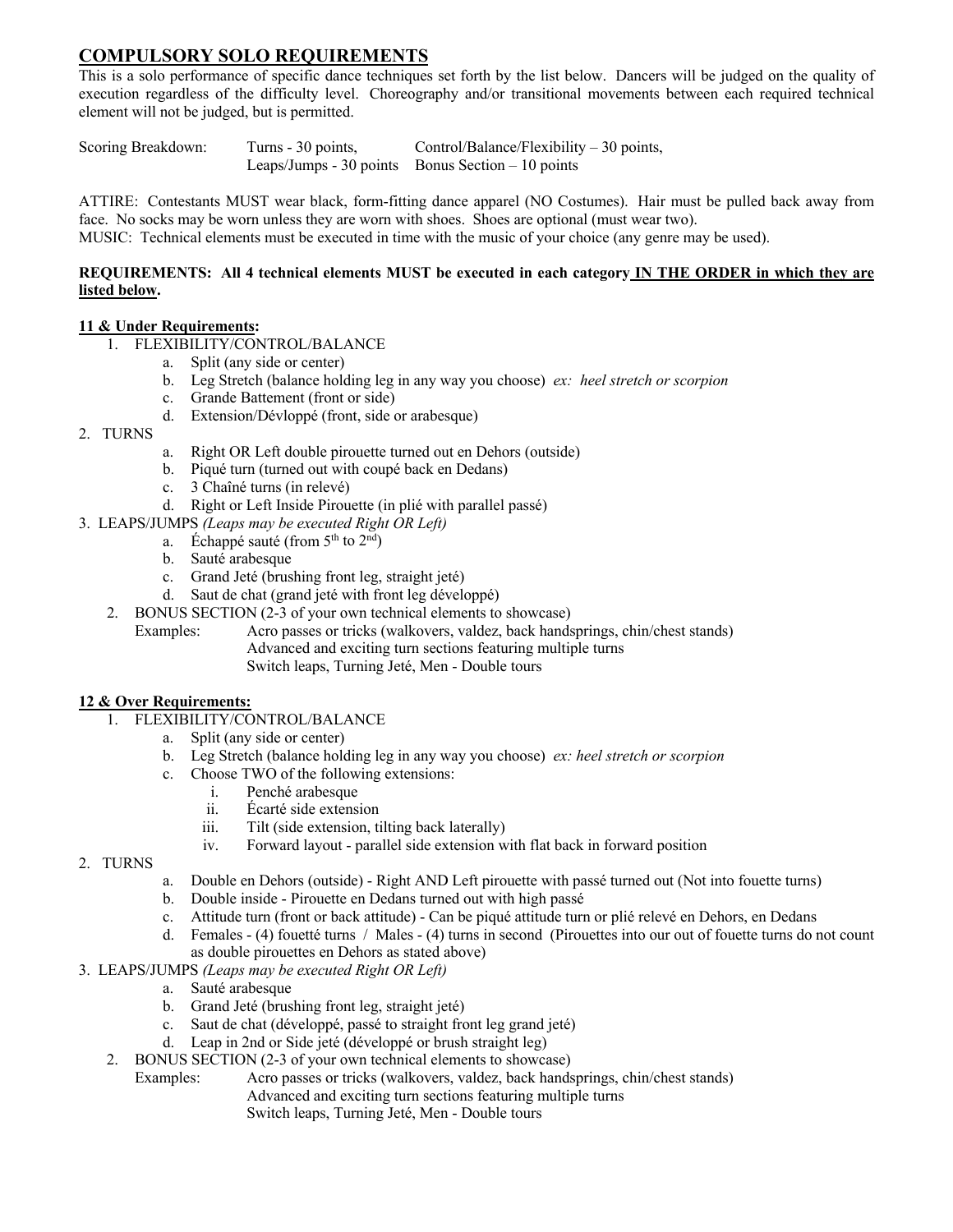

# *REGIONAL ADDENDUM RULES & REGULATIONS*

*Starpower National Talent Competition takes pride in presenting the most prestigious and professional competition in America today.*

*Please read carefully the following addendum rules and regulations to the Star dance alliance rules. Failure to comply could result in disqualification. These rules are in addition to those upheld by the Star Dance Alliance Competitions.*

## **Registration Process**

ONLINE SYSTEM: Entries must be entered in our online registration system 21 days prior to the competition date. For a complete breakdown of our pricing structure, please visit your online account Dashboard. PAYMENTS and FEES: All entry fees must be paid via our online registration by credit card or Echecks. Personal and Studio Checks are not an acceptable form of payment. We will only accept certified funds or money orders if a credit card is unavailable. You are not considered a registered contestant unless we have received PAYMENT IN FULL. If you have not paid by one of these methods, you run the risk of your routines being pulled from the competition.

Regional Entry Fees are located on our website on your studio dashboard. Admission is free to spectators and the general public is welcome. No refunds will be issued under any circumstances.

CHANGES: The studio must make all changes and edit to entries, via their online account. Changes may be made online until entries are frozen for scheduling, approximately 21 days prior to the competition. Any entries that require changes once the schedule is completed will incur a \$5 fee, per change.

Independent Entries are welcome.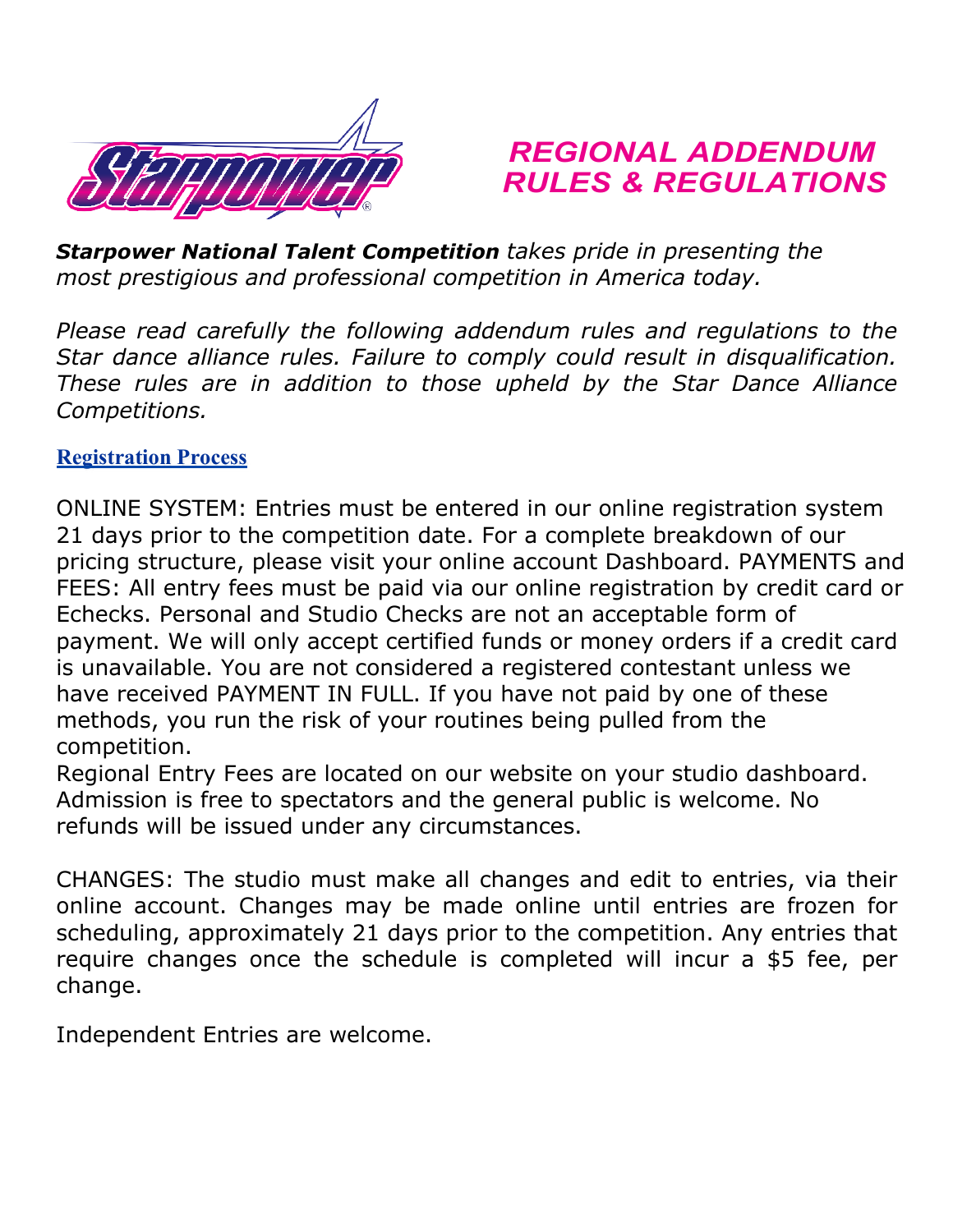## **Adjudication of Awards**

POINT SYSTEM: Each entry will be competing against a pre-determined amount of points and will be

reflected in our STAR scoring program

DIVISIONAL 1st PLACE AWARDS: If there is only one entry in a division, a 1st place trophy will be awarded if the performer received 4 STARS or higher. If there are 2 or more entries in a category, a competitive first place award will be presented to the entry with the highest score.

Any routine receiving 4 Stars or higher are eligible for the National Championships. All prizes will be awarded to the teacher or director.

JUDGES CRITIQUES: All judges will be on a video or audio critique system. The Studio Director will be able to access score sheets and critiques through the studio's online registration account.

## **Adjudications Breakdown**

## *\*HIGH SCORE AWARDS PER COMPETITIVE DIVISION:*

The Advanced, Intermediate & Novice Division High Score Awards will be presented in the following age groups: 8 & Under, 9-11, 12-14 and 15-19 age divisions for Solos, Duets/Trios, Small Groups, Large Groups, & Lines. Grand Line will only be awarded in the Advanced Division and in the 11 & Under and 12 and Over Age Divisions. 20 & Over Division can only be entered in the Advanced Division and will be awarded only in small groups, large groups, and lines. The Compulsory Division will be awarded Advanced Scores in 11 & Under and 12-19 age groups.

## *\*STAR DANCE ALLIANCE AWARD and GOLDEN TICKETS:*

In addition to regular High Score Awards, The Star Dance Alliance will be awarding the following:

**Advanced Division:** A High Score plaque will go to the highest scoring group routine in the following age categories: 11 & Under Grand Line, 12 & Over Grand Line, 8 and under, 9-11, 12-14, and 15-19. Winners in the Advanced Division will also automatically be ranked in the Star Dance Alliance Power Rankings located on [www.stardancealliance.com](http://www.stardancealliance.com/) and will be awarded Golden Ticket Invitations to the World Dance Championship. **Intermediate Division:** High Score plaque to highest scoring group routine in the following age categories: 8 & Under, 9-11, 12-14, & 15-19. The winners will also be awarded Golden Ticket Invitations to the World Dance Championship.

**Novice Division:** High Score plaque to highest scoring group routine in the following age categories: 11 & Under and 12-19. The winners will also be awarded Golden Ticket Invitations to the World Dance Championship.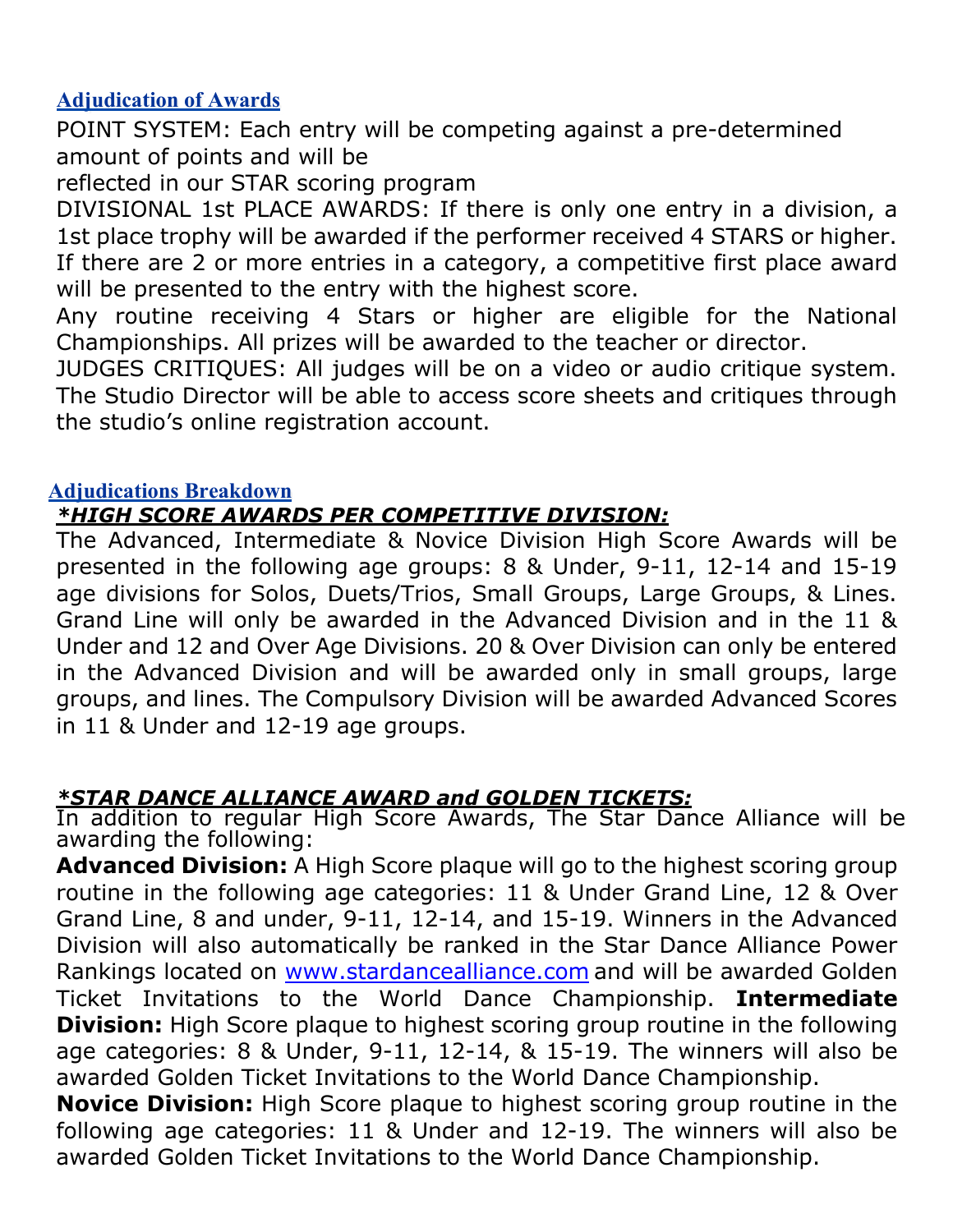# *\*OUTSTANDING GROUP BALLET AND TAP AWARDS:*

In the Advanced Division only, we will award the highest scoring Ballet and highest scoring Tap routine a plaque of achievement in the 11 & Under and 12 & Over Age Divisions.

## *\*STARPOWER TITLE AWARDS:*

**HOW IT WORKS:** The Title Competition is judged completely separate from the dance portion of the performer's solo. A competitor can receive a total of 50 points maximum from the judges. The Title Competition is judged more on overall presentation and everything is weighed equally (talent, overall presentation, etc.) with only one score. The title competition is for Advanced and intermediate level solos.

**TITLE AT REGIONALS:** Starpower will be hosting a Title competition at each regional, incorporated into the solo competition. If you wish to have your routine judged for Title, please check the appropriate box while registering your solo online. You may enter as many solos as you wish to be judged for Title. All entries will be judged for Title during the performance of their routine during the Regional Competition.

## Premier Title (Intermediate Level):

Premier Mini Mr. and Premier Mini Miss Starpower (Ages 5 and Under) Premier Little Mr. Starpower and Premier Petite Miss Starpower(Ages 6-8) Premier Junior Mr. Starpower and Premier Junior Miss Starpower (Ages 9-11) Premier Teen Mr. Starpower and Premier Teen Miss Starpower (Ages 12-14) Premier Mr. Starpower and Premier Miss Starpower (Ages 15-19)

# Titles (Advanced Level):

Mini Mr. and Mini Miss Starpower (Ages 5 and Under) Little Mr. Starpower and Petite Miss Starpower(Ages 6-8) Junior Mr. Starpower and Junior Miss Starpower (Ages 9-11) Teen Mr. Starpower and Teen Miss Starpower (Ages 12-14) Mr. Starpower and Miss Starpower (Ages 15-19)

**TITLE AT CHAMPIONSHIPS:** At National Championships you may enter the Title division in the same manner as for the regionals. You do not have to enter Title on the Regional level to be eligible to enter Title at the Championships.

Championships will have the Battle of the Title for the top Title scores in each Advanced Title division. The winners will be recognized as the National Title Champions. Premier Title winners at Championships will compete during the preliminary competition during the week.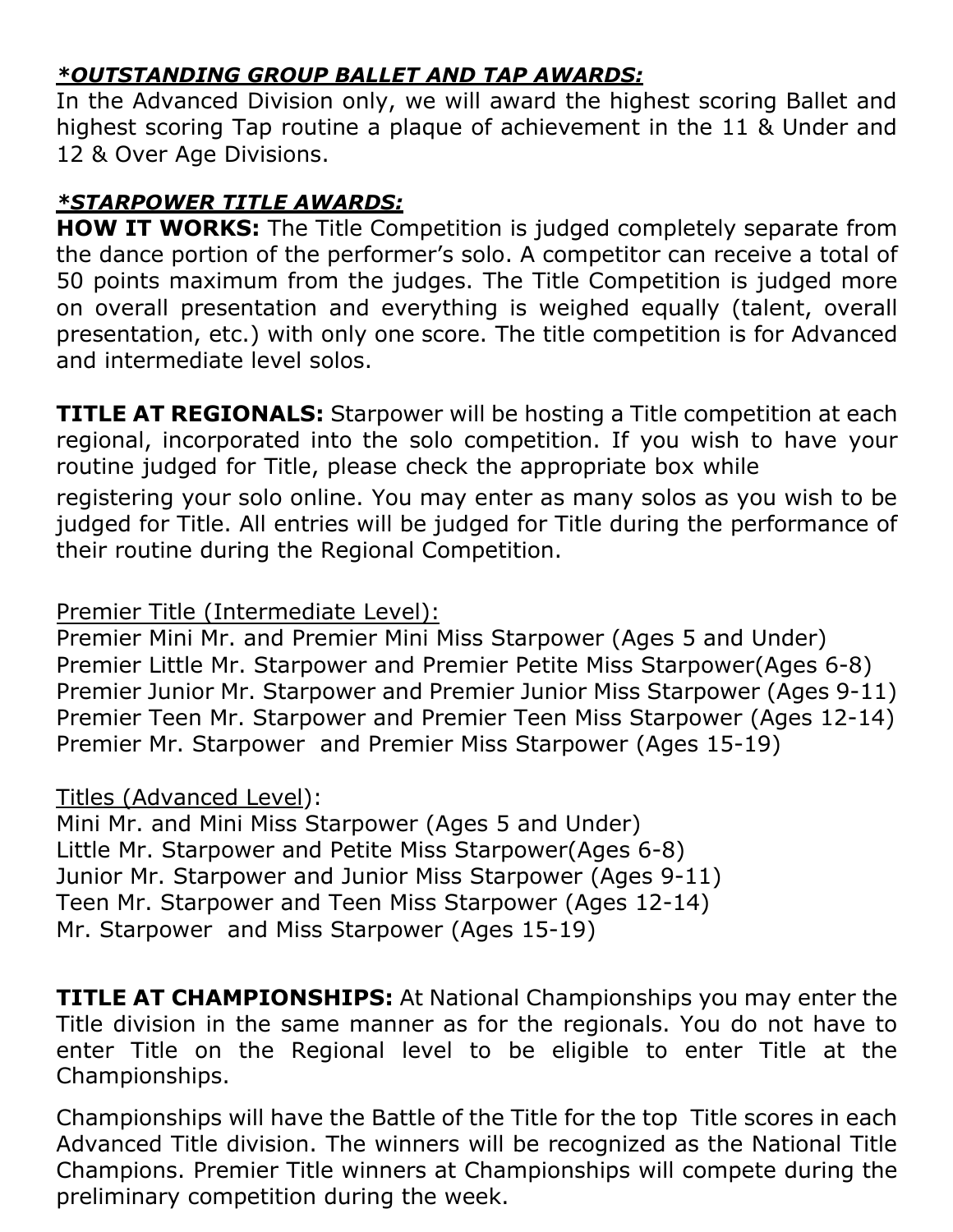# *\*ENTERTAINMENT AWARDS:*

The judges and directors will present this award to the Small Group, Large Group or Line deemed "Most Entertaining" for both 11 & Under and 12 & Over. All Divisions are eligible for this award.

# *\*CHOREOGRAPHY AWARDS:*

This award will be presented to the teacher of a Small Group, Large Group, or Line for both 11 & Under and 12 & Over. All Divisions are eligible for thisaward.

## *\*OUTSTANDING COSTUME AWARDS:*

This award will be presented to entrants who receive the highest scores based on design, overall impression, fit, etc. in the 11 & Under age division and the 12 & Over age division. One award will be presented to the best Duet/ Trio and Group/Line Costume combined. All ages will compete against each other for all Dance Levels combined, i.e., Advanced, Intermediate, & Novice for this award. If you wish to enter the costume division, please check appropriate box when you register that routine online. The participant must be a registered Starpower contestant during the current competition season. All entries in the costume contest will be judged during the performance of their routine. There will not be a special presentation of costume contestants. Make sure to enter the costume competition at least a 1/2 hour prior to your performance.

# *\*PHOTOGENIC AWARDS:*

This award will be presented to the solo contestant judged most photogenic in the 11 & Under age division, and in the 12 & Over division. You must enter the Photogenic Contest on the day of the Competition at the Registration desk and must be a registered competitor during the current competition season to compete. Please bring a recent  $5'' \times 7''$  or  $8'' \times 10''$  in black and white or color. Please also write name, address, height and weight on the back of photo. **You may enter more than one photo, but only one award will be given.** Contestants will be responsible for obtaining their photo from the registration desk after the photogenic awards are presented. Starpower is not responsible for loss or damages to any photograph submitted.

# *\*VOCAL HIGH SCORE AWARDS:*

Vocal Category entries are eligible for Vocal High Score Awards. High score awards will be presented in two separate divisions: Solos and groups (Duets/ trios will be considered groups in this category).Note: Vocal entries are not eligible to enter any of the Starpower Title Divisions No additional sound equipment or microphones may be used or connected to the Starpower sound system. Starpower will provide Two (2) wireless hand held microphone in each competition room at each Regional. (No headset microphones)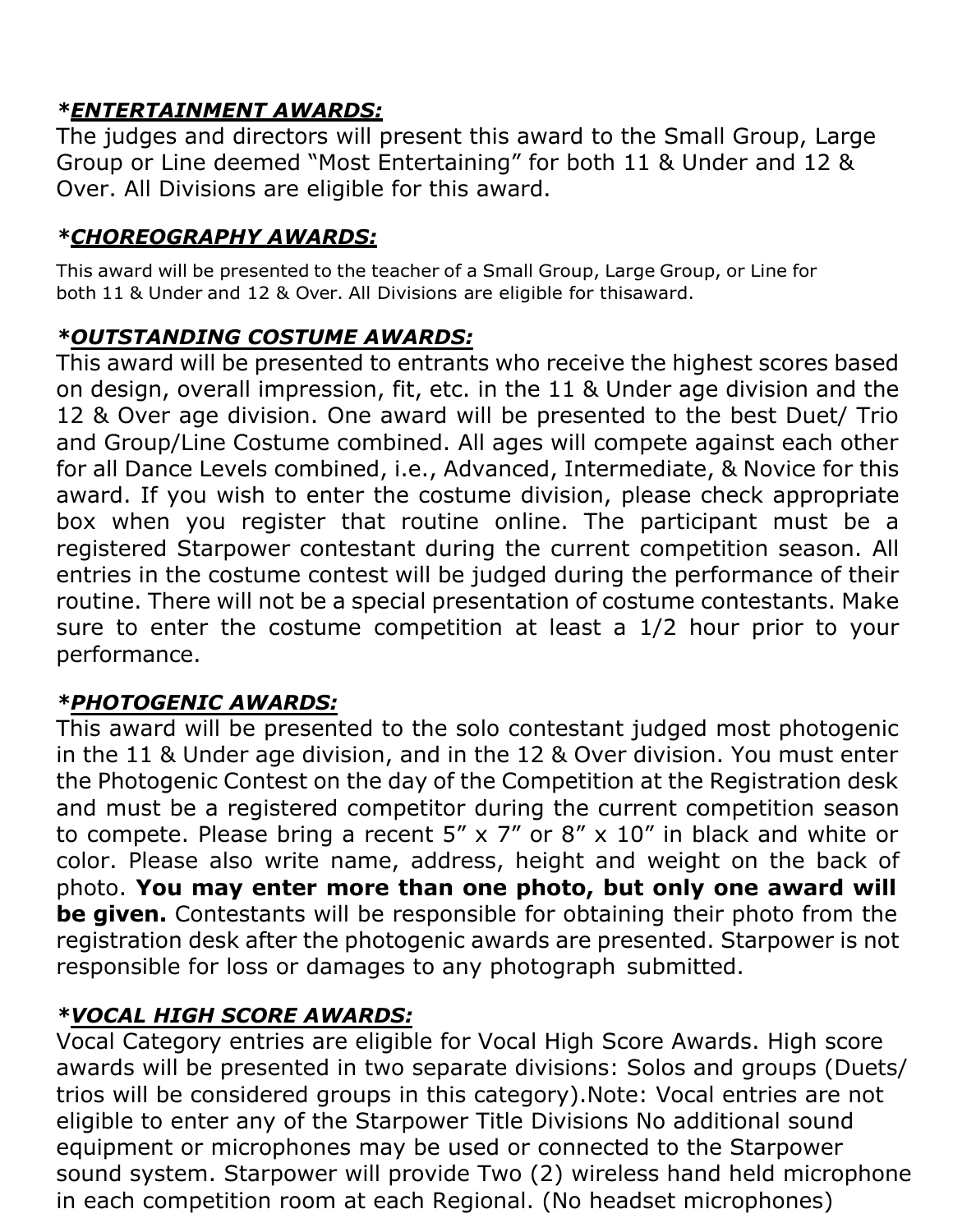## *\*SPECIAL AWARDS:*

Special Award Ribbons will be created by the judges for routines and individuals that will be awarded at the beginning of each awards ceremony.

## *\*POWER PAK:*

Power Pak **Invitations** will be given to deserving dancers selected from solos and duo/trios in the Advanced Division only. Power Pak **Scholarships** will be given to deserving dancers selected from any solo, group, or line from the regional weekend.

## *\*WORLD DANCE PAGEANT:*

WDP Scholarships will be given to deserving dancers selected from any solo, group, or line from the regional weekend.

## *\*WILD ABOUT YOU:*

WILD Scholarships will be given to deserving dancers from any group, or line from the regional weekend.

**STAR DOLLARS:** Star Dollars can be applied to a regional of your choice in 2021 or 2022 ONLY at the issuing competition. (EXAMPLE: You won Star Dollars at Starpower. You may only use the Star Dollars at another Starpower Regional the same year or the following year. The Star Dollars will not be good at Nexstar, Imagine, Believe, Dream Maker or Revolution Talent Competition towards Regional entry fees.)

For National Championships, Star Dollars can be used at a Championship at Starpower, Revolution Talent Competition, Believe, Imagine, Dream Maker or Nexstar ONLY in the same year it was received. (Example: You won Star Dollars at Starpower 2021. You may only use the Star Dollars for Championships at a 2021 National Championship of your choice). In the Small Group, Large Group and Line divisions, if there are fewer than 5 entries in a General Division, Star Dollars will not be awarded.

**ADVANCED** *Level* will be *awarded* STAR DOLLARS in the following categories: Solos, Duet/Trios, Small Groups, Large Groups, Lines, Grand Lines, 20 & Over (Groups & Lines Only)

**INTERMEDIATE** *Level* is not eligible for STAR DOLLARS but will receive High Score Plaques and/or trophies.